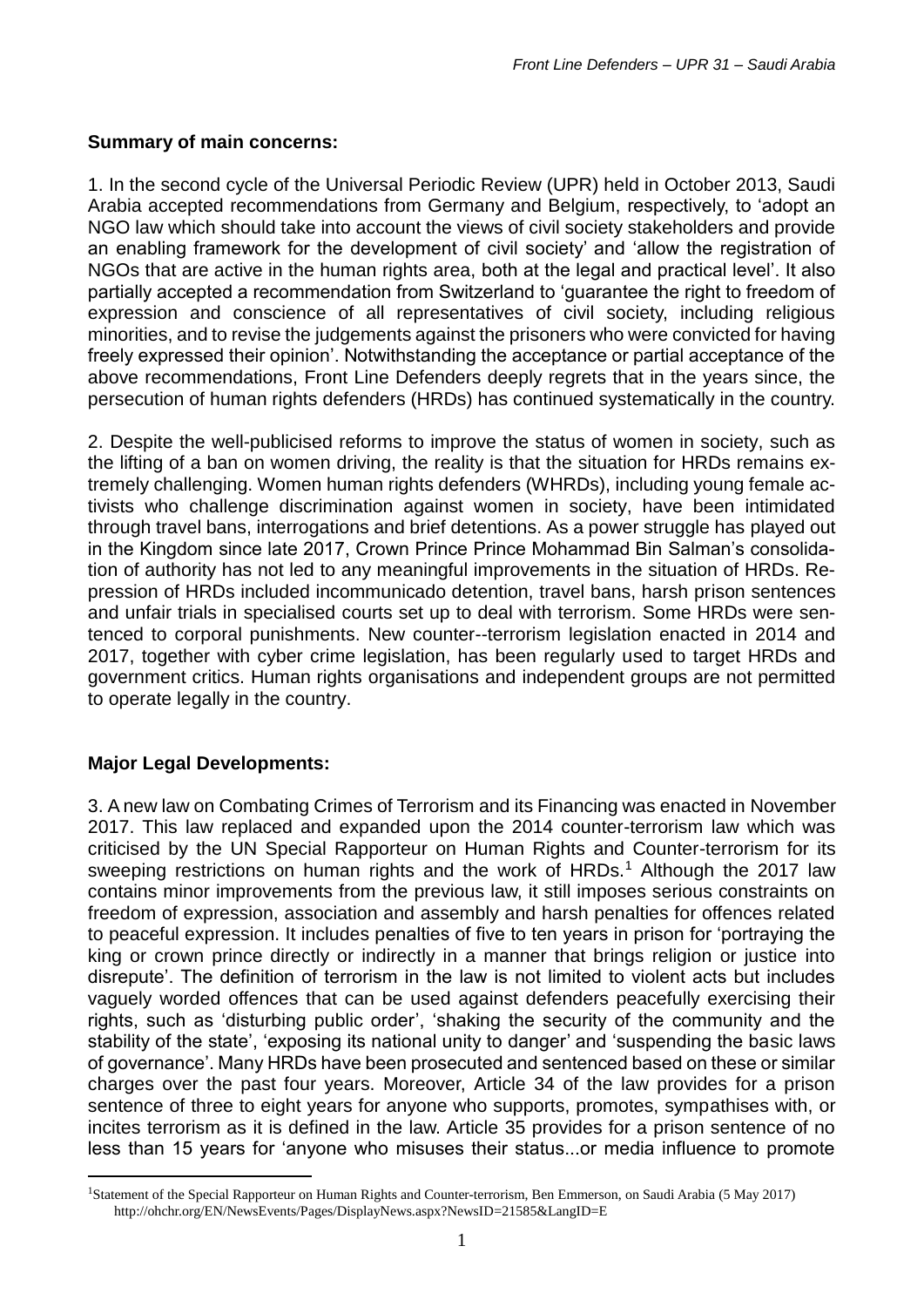terrorism'. The right to due process and a fair trial is also undermined as the law provides powers to the Presidency of the State Security, a security agency created in 2017, and the prosecutor to arrest and detain people for up to 12 months. It further allows for incommunicado detention of up to 90 days, travel bans, monitoring of communications, property searches and seizure of assets without judicial oversight of those suspected of terrorism. Legal representation of suspects is not guaranteed during interrogation or trial of those charged under this law.

## **Systematic Judicial Harassment of HRDs:**

4. HRDs have been systematically subjected to summons, interrogation and prolonged detention. Many have received harsh sentences on charges directly related to their human rights activities or advocacy on legal reforms. The practice of incommunicado detention against HRDs is common in the Kingdom. HRDs have been particularly targeted by the Specialised Criminal Court, which was established in January 2009 to examine cases involving terrorism and crimes related to state security. An analysis of the law establishing this court, as well as an investigation of its cases, shows that its procedures abuse the basic principles of the right to fair trial and due process, including the right to be informed of the charge and the right to legal council. Furthermore, there is no right to independent medical examinations, there is the widespread practice of incommunicado or secret detention, and evidence obtained by torture is admissible.

5. In July 2014, the Specialised Criminal Court in Riyadh [sentenced](https://www.frontlinedefenders.org/en/case/case-history-waleed-abu-al-khair) human rights lawyer **Waleed Abu Al-Khair** to 15 years' imprisonment, with five years suspended, and a travel ban of equal duration, as well as a fine of 200,000 Saudi riyals (approx. 43,358 EUR). He was arrested following his founding of Monitor of Human Rights, an organisation which documented human rights violations. In January 2015, the Court increased the sentence to 15 years' imprisonment following an appeal filed by the Public Prosecutor, requesting that the HRD serve the entire 15 year sentence. Waleed Abu Al-Khair was sentenced on charges of 'striving to overthrow the state and the authority of the king', 'criticising and insulting the judiciary', 'assembling international organisations against the Kingdom', 'creating and supervising an unlicensed organisation' and 'preparing and storing information that will affect public security'.

6. HRD **Essam Koshak,** who has been active on civil and political rights and particularly vocal on issues of corruption and freedom of expression, was summoned in January 2017 by the Criminal Investigation Department in Mecca. He was then detained until he was [sentenced](https://www.frontlinedefenders.org/en/case/essam-koshak-detained-saudi-authorities) to four years in prison in February 2018 by the Specialised Criminal Court in Riyadh on charges of 'inciting public opinion' and illegally supporting an end to the women's guardianship system. Lawyer **Issa Al-Nukhaifi,** who had been advocating against the government's policy of forced displacement of persons from the borders between Saudi Arabia and Yemen without adequate compensation, was arrested in December 2016 by security forces in Jizan. His trial before the Specialised Criminal Court began in October 2017 and he was [sentenced](https://www.frontlinedefenders.org/en/case/essam-koshak-detained-saudi-authorities) to six years in prison in February 2018 on charges of 'inciting public opinion against the rulers' and 'insulting authorities'. He was also accused of calling for the release of individuals affiliated with banned organisations, such as the Civil and Political Rights Association in Saudi Arabia (ACPRA), and of being in contact with alleged members of the opposition.

#### **Criminalising Human Rights Associations**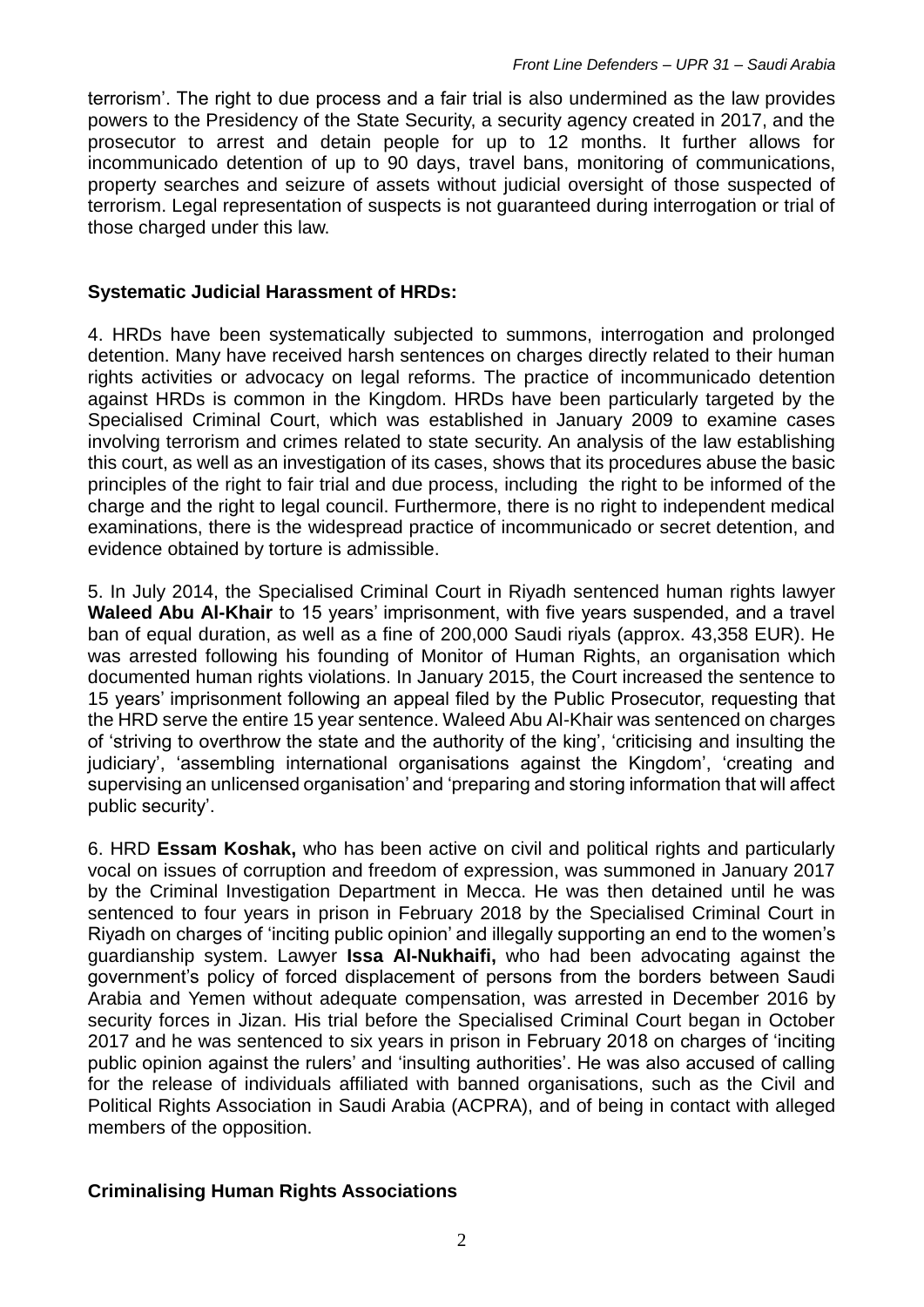7. There is no legal provision for the establishment of NGOs and Saudi authorities refuse to register political or human rights groups. HRDs who establish their groups informally face imminent threats of prosecution and imprisonment. For example, in October 2009, a group of Saudi activists and intellectuals declared the establishment of the Saudi Civil and Political Rights Association (ACPRA) to promote civil and political rights in the Kingdom through reporting, advocacy and collaboration with international human rights mechanisms. In March 2013, a Saudi court dissolved and banned ACPRA and Saudi authorities targeted its founders and leading members. Among ACPRA's affiliates who were detained and convicted between 2014 and 2017 were **Dr. Abddulrahman Al-Hamid**, **Mohammed Saleh Al-Bajadi**, **Fawzan Al-Harbi**, **Dr. Mohammed Fahd Al-Qahtani** and **Dr. Abu Bilal Abdullah Al-Hamid.** They were [sentenced](https://www.frontlinedefenders.org/en/case/prison-sentence-human-rights-defender-abdulaziz-al-shubaili-upheld) to prison terms ranging from six to ten years and subsequent travel bans. In January 2017, **Abdulaziz Al-Shubaili,** another leading member of ACPRA, was sentenced to eight years' imprisonment, a travel ban, and prohibition on his use of social media for eight years following the completion of his sentence. This sentence was upheld by the Specialised Criminal Court of Appeal in Riyadh in August 2017. The HRD was charged under the Law for Crimes of Terrorism and its Financing for 'inciting demonstrations', 'obstructing public order', and 'participating in and drafting statements for an unauthorised organisation'.

8. **Abdullah Al-Atawi** and **Mohammed Al-Otaibi** were [sentenced](https://www.frontlinedefenders.ohttps/www.frontlinedefenders.org/en/case/mohammed-al-otaibi-forcibly-deported-saudi-arabiarg/en/case/mohammed-al-otaibi-forcibly-deported-saudi-arabia) to seven and 14 years in prison respectively in January 2018 by the Specialised Criminal Court for, among other things, 'forming an unlicensed organisation'. The 'unlicensed organisation' was the Union for Human Rights, established in Riyadh in 2013. The attempts of lawyer **Waleed Abu Al-Khair** to register his organisation, the Monitor of Human Rights, also failed and he was [sentenced](https://www.frontlinedefenders.org/en/case/case-history-waleed-abu-al-khair) to 15 years in prison in 2014 for, among other things, 'creating and supervising an unlicensed organisation'. WHRDs have also been unsuccessful in registering organisations. In 2017, WHRD **Nassima Al-Sadah** was denied permission to register her group, Noun for Women's Rights

# **Punishing Peaceful Expression**

9. The Saudi criminal system, which is based on Islamic law, allows for corporal punishment. In some cases, HRDs who were convicted of crimes related to freedom of expression, such as blasphemy or apostasy, were sentenced to lashes in addition to prison sentences, as was the case in the conviction of blogger [Raif Badawi](https://www.frontlinedefenders.org/en/case/case-history-raif-badawi) in September 2014.

10. In January 2017, Saudi writer **Natheer Al-Majed,** who focussed on the rights of minorities in his writings, was [sentenced](https://www.frontlinedefenders.org/en/case/natheer-al-majed-sentenced-seven-years-prison-and-subsequent-seven-year-travel-ban) to seven years in prison and a subsequent sevenyear travel ban by the Riyadh Penal Court on charges of 'writing articles against the Saudi regime' and 'participating in protests'. Also in January 2017, the Specialised Criminal Court sentenced HRD **Fahad Al-Fahad** to five years in prison and a travel ban of ten years following his release. The defender had written about human rights and prisoners of conscience in Saudi Arabia online, including for the '*[Huna Sotak](https://hunasotak.com/article/9661)*' website. He was charged under the Counter Terrorism and Anti-Cyber Crimes laws of 'preparing, storing and sending information that would harm the public order', 'incitement to antagonise the state, its system and its judicial organs' and 'support for Civil and Political Rights Association banned by court order, and the publication of its statements and the presence in its gatherings'.

11. In February 2018, journalist **Saleh Al-Shehi** was sentenced to five years in prison by the Specialised Criminal Court in Riyadh for 'insulting the Royal Court', an offence under the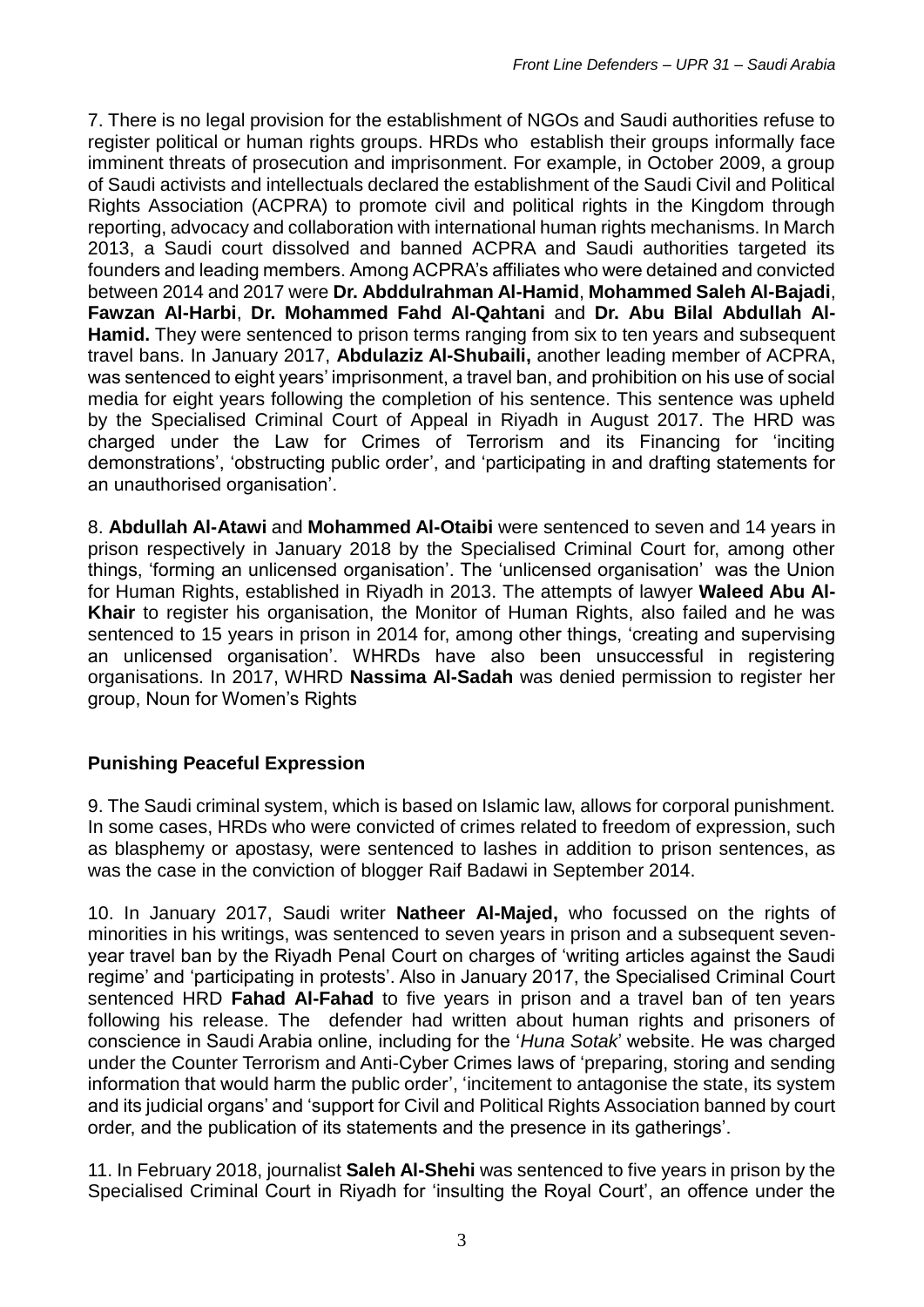2017 counter-terrorism legislation. He was also served with a five-year travel ban that will go into effect on his release. The charges related to a media interview he gave where he addressed corruption in the royal palace.

## **Intimidation and Attacks on Women Human Rights Defenders**

12. Some reforms to improve the status of women in society have been adopted by the government since the last UPR. In 2015, women were granted the right to vote and run for municipal elections. In April 2017, a partial reform of the male guardianship system was undertaken to allow women to deal directly with public institutions without the authorisation of a male guardian. In September 2017, the King issued a royal decree authorising women to drive, which will be implemented in June 2018. Women have also been permitted to access stadiums and engage in public events, and have been appointed to prominent public posts. However, Saudi authorities have failed to remove huge restrictions on the work and activities of WHRDs and their frequent persecution has continued.

13. **[Samar Badawi,](https://www.frontlinedefenders.org/en/case/case-history-samar-badawi)** who has challenged the conservative authorities by advocating for the rights of women to vote and to drive, was arrested in January 2016 and was released on bail the following day. She has since been repeatedly summoned for interrogation by the Saudi police due to her human rights activities. She has been under a travel ban since September 2014 following a statement she delivered at the 27th UN Human Rights Council on the rights of women and prisoners of conscience. Online activist **Noha Al-Balawi** was detained for a month in January 2018 after supporting the Saudi Women Driving Campaign and having been outspoken on cases of imprisoned political and human rights activists in Saudi Arabia. She was detained following a video she posted on YouTube where she criticised Saudi Arabia's foreign policy.

14. In April 2017, **Alaa Al-Anazi** was arrested at King Khalid International Airport in Riyadh and detained for a week for showing solidarity with Dina Ali Lasloom, a Saudi women who was forcibly returned from Manila while she was on her way to Australia to escape her abusive family. Two WHRDs, **Lujain Al-Hathloul** and **Maysaa Al-Amoudi,** were [detained](https://www.frontlinedefenders.org/en/case/case-history-lujain-al-hathlol) in December 2014 for two months on charges of 'breaching public order' and 'overriding their guardian's authority' for attempting to drive over the Saudi border within the context of Saudi Women Driving Campaign. WHRD **Souad Al-Shammary**, the head of the Saudi Liberal Network and a member of the Arab Coalition for Freedom and Democracy, was [arrested](https://www.frontlinedefenders.org/en/case/case-history-souad-al-shammary) in October 2014 and remained in detention for three months as a result of her critical comments against the guardianship system on Twitter.

# **Persecuting Minority Rights Defenders**

15. A number of minority rights defenders have been prosecuted, tried and sentenced in the eastern province of Saudi Arabia, which is populated with members of the Shi'a Islamic sect, for their involvement in protests and advocacy activities. For example, in November 2017, blogger and WHRD **Naimah Abudllah Al-Matrod,** who is active in the protest movement of the Shi'a community in the eastern coastal city of Qatif, was sentenced to six years in prison and another six years' travel ban following an unfair trial before the Specialised Criminal Court on charges of 'disturbing the government, justice and security' via social media' and 'negatively impacting the social fabric' for taking part in protests and for her human rightsrelated posts online .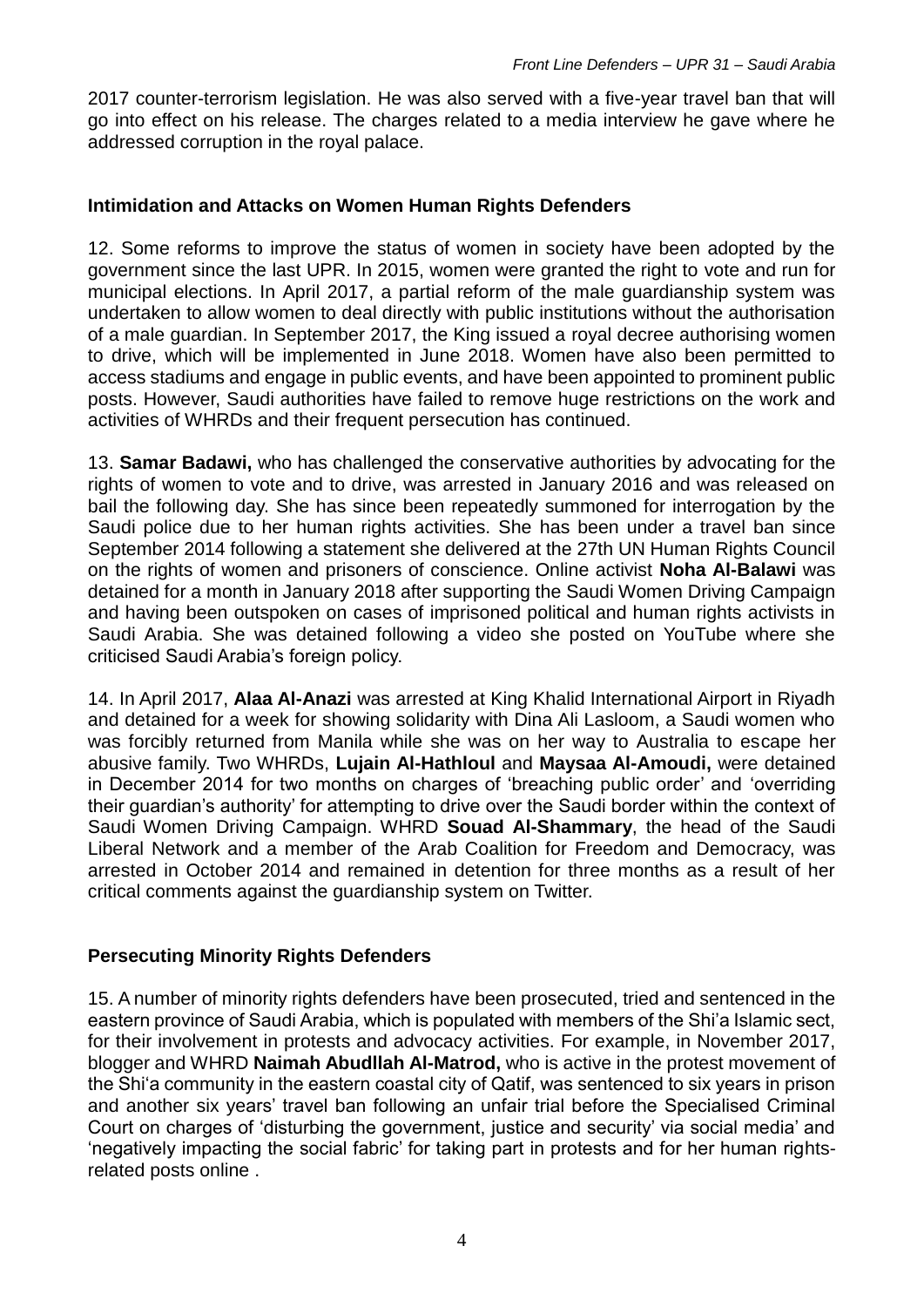## **Reprisal against Relatives of HRDs**

16. Saudi authorities have routinely intimidated and pressured relatives of detained HRDs to stop their online or international advocacy to release members of their families. Two sisters of WHRD **Noha Al-Balwi** were briefly detained in February for their online advocacy on her case. On 8 August 2017, the Specialised Criminal Court of Riyadh also [sentenced](https://www.frontlinedefenders.org/en/case/prison-sentence-human-rights-defender-abdulaziz-al-shubaili-upheld) **Omar Al-Hamid**, a relative of some of the members of the ACPRA, to a three year prison sentence. The HRD was charged under the Anti-Cyber Crimes Law for his activism in relation to calls for the release of the ACPRA members.

#### **Inter-governmental Security Cooperation and the Safety of HRDs**

17. Security cooperation between Saudi Arabia and other Arab states has threatened foreign HRDs who live in Saudi Arabia or Saudi HRDs in exile. For example, in December 2016, Saudi authorities [detained](https://www.frontlinedefenders.org/en/case/al-qasem-mohammad-sayyed-ahmad-detained-unknown-location-saudi-authorities-and-risk-deportation) Sudanese HRDs **Al-Waleed Imam Hassan Taha** and **Al-Qasem Mohammad Sayyed Ahmad** for their campaigning against the Sudanese authorities' crackdown on protesters in 2016. Both HRDs remained in detention until their deportation to Sudan in July 2017 where they were detained until October 2017. In May 2017, security officials in Qatar [arrested](https://www.frontlinedefenders.org/en/case/mohammed-al-otaibi-forcibly-deported-saudi-arabia) Saudi human rights defender **Mohammed Al-Otaibi,** the founder of the Union for Human Rights in Riyadh, and deported him to Saudi Arabia to face trial.

# **Recommendations**

Front Line Defenders calls upon the member states of the UN Human Rights Council to urge the Saudi authorities to prioritise the protection of human rights defenders and in doing so to:

1) Sign and ratify the UN International Covenant on Civil and Political Rights (CCPR) and International Covenant on Economic, Social and Cultural Rights (CESCR);

2) Guarantee in all circumstances that all human rights defenders, including women human rights defenders, in Saudi Arabia are able to carry out their legitimate human rights activities without fear of reprisals and free of all restrictions, and ensure full respect for the UN Declaration on Human Rights Defenders;

3) Release immediately and unconditionally all those individuals detained or imprisoned solely for peacefully exercising their rights to freedom of expression and association;

4) Prohibit the practice of incommunicado detention and ensure that all detainees have immediate access to lawyers;

5) Refrain from using travel bans to punish or obstruct the work of HRDs and end all forms of corporal punishment currently applied in the Saudi criminal system;